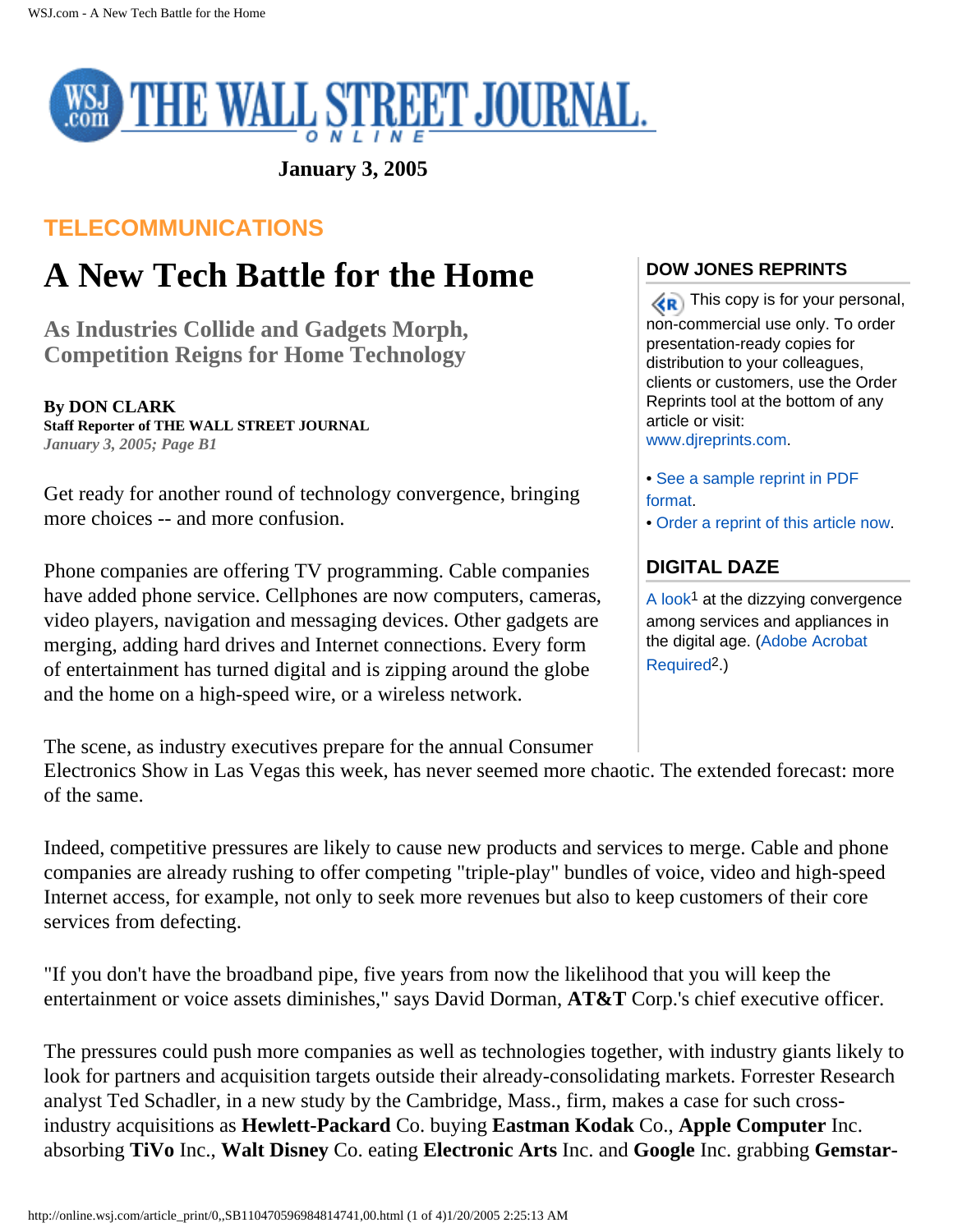## **TV Guide International Group** Inc.

Mr. Schadler concedes the odds of any one of those transactions happening soon are slim, and the companies won't discuss the speculation. But he argues that such giants will need to join forces to create offerings that could drive new demand -- such as phones that send caller ID information to TV screens, televised sporting events that allow viewers to pick camera angles, and new types of personalized online games.

"The new value is going to be created between industries," Mr. Schadler says.

For some companies, plenty of value is already being created. At the giant CES show, which formally kicks off Wednesday night, the Consumer Electronics Association will release evidence of a torrid year. Total U.S. shipments of consumer electronics goods rose 11% to \$113.5 billion in 2004, according to the association, which predicts another 11% jump in 2005.

Sales of liquid-crystal-display TVs tripled to \$2.02 billion, and are projected to climb this year to \$3.01 billion. Digital-music players, led by Apple's hit iPod, nearly tripled in revenue to \$1.2 billion, and are projected at \$1.65 billion for this year.

Small wonder that the CES show has become a big attraction to the computer and communications industries. Keynote speakers this week include Microsoft Chairman Bill Gates, Craig Barrett, chief executive officer of **Intel** Corp., and Carly Fiorina, CEO of Hewlett-Packard.

Such speeches in the past have frequently dwelled on the possibilities of technological convergence. So far, the reality has frequently lagged behind the rhetoric.

Interactive TV has been a hot topic for more than 10 years, for example, with few impressive examples. Last year, Mr. Gates, Ms. Fiorina and others discussed new devices to store and manage digital music, photos and movies and view them on TV screens. But sales of such products so far have been slow.

Yet some technology combinations have been huge hits. They include the cleverly designed iPod, which married a computer disk drive and music downloaded from the Internet. The latest cellphones, with features like downloadable games and digital cameras, have reached sales volumes that make the PC industry envious. TiVo, combining digital recording and Internet-delivered TV scheduling, helped create the new viewing habit called time-shifting.

At this year's CES, one hot topic will be "place-shifting," the idea of transferring live TV broadcasts and other video content to cellphones, laptop computers, office PCs or other devices. TiVo, for example, Monday formally announced a long-awaited service called TiVoToGo. It lets some models of its hardware transfer recorded TV programming over a home network to PCs or laptops -- with restrictions designed to limit transfers of shows to people in the same household.

Sling Media Inc., a closely held company in San Mateo, Calif., plans to begin selling a \$249 device this year that sits next to a TV and redistributes live video to any device connected to the Internet. Besides video from cable and satellite providers, the so-called Slingbox Personal Broadcaster passes along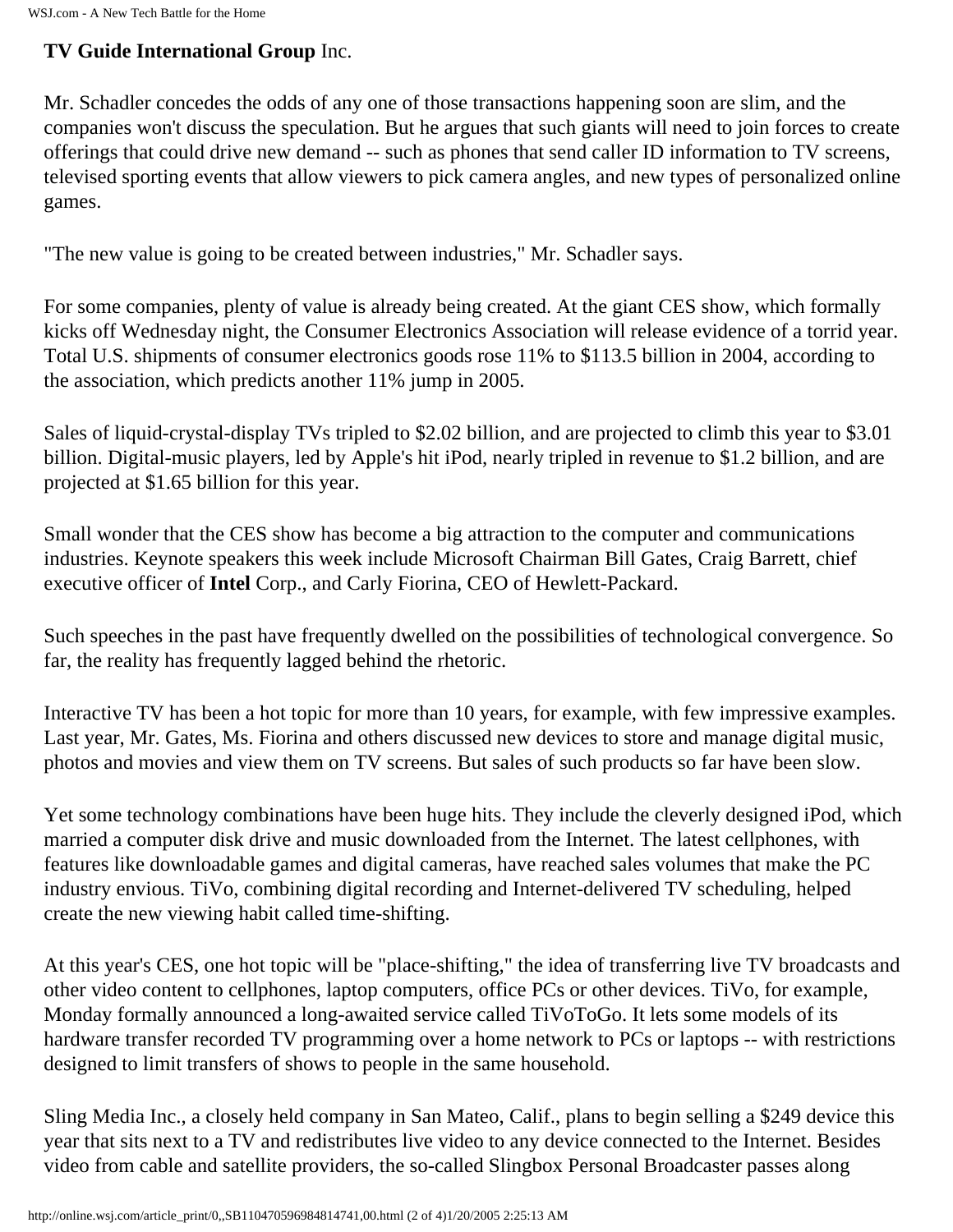signals from TiVo-style recorders or live images from video cameras. Sling CEO Blake Krikorian envisions users watching their home TV programming at their offices, in Internet-equipped cafés or on the move with cellphones.

Another start-up, Orb Networks Inc., has developed software that can transfer digital media from a home PC -- including live TV, if the computer has a tuner -- to other devices on the Internet. Orb plans to charge \$9.99 a month.

A third Silicon Valley company, AudioFeast, has devised a service that allows subscribers to download radio programming to portable music players. It plans to charge \$2.99 a month.

Sling, by contrast, is adamant about charging only for its hardware. "People are sick and tired of paying over and over again for the same content," Mr. Krikorian says.

Sling and Orb say they have discussed their business plans with media companies, which have generally viewed the idea of place-shifting as a favorable way to reach more consumer eyeballs. But copyright issues could present some hurdles.

Another start-up, Idetic Inc., took a different approach by striking revenue-sharing deals with program providers for a \$9.99 monthly service called MobiTV that puts TV programming on cellphones.

Bernard Gershon, senior vice president and general manager of ABC News's digital-media group, endorses the MobiTV approach. While reserving judgment on Sling and Orb, he notes that ABC sometimes doesn't have the rights to redistribute material such as clips of sporting events, and makes sure it negotiates such rights in material transferred to MobiTV. "Copyright issues can become very very problematic," he says.

Many consumers, of course, are still grappling with much more basic issues -- like getting a decent Internet connection. The question of whether they will adopt triple-play bundles is still open.

A Forrester survey on the concept, conducted last May and June, found that only 14% of U.S. households were interested in getting voice, video and Internet access from the same provider. About 8% of U.S. households already had such a triple-play service combination, with some 5.3 million receiving the combo from phone carriers and 3.1 million from cable carriers. The overwhelming lure was money, with consumers expecting an average monthly saving of \$14.79 over paying multiple companies, Forrester says.

Industry executives are more excited about revenue-enhancing services that aren't easily offered unless one company controls multiple services. They include unified voicemail services for both home and cellular phones, or systems to make it easy to program digital video recorders from a cellphone.

Forrester predicts that more consumers will eventually use a single broadband pipe. But that pipe will actually help serve two home networks: one will be a closed service for copyright-protected entertainment content, including high-definition video; the other would mirror the Internet, allowing consumers to move unprotected digital content around the house without restrictions, Forrester predicts.